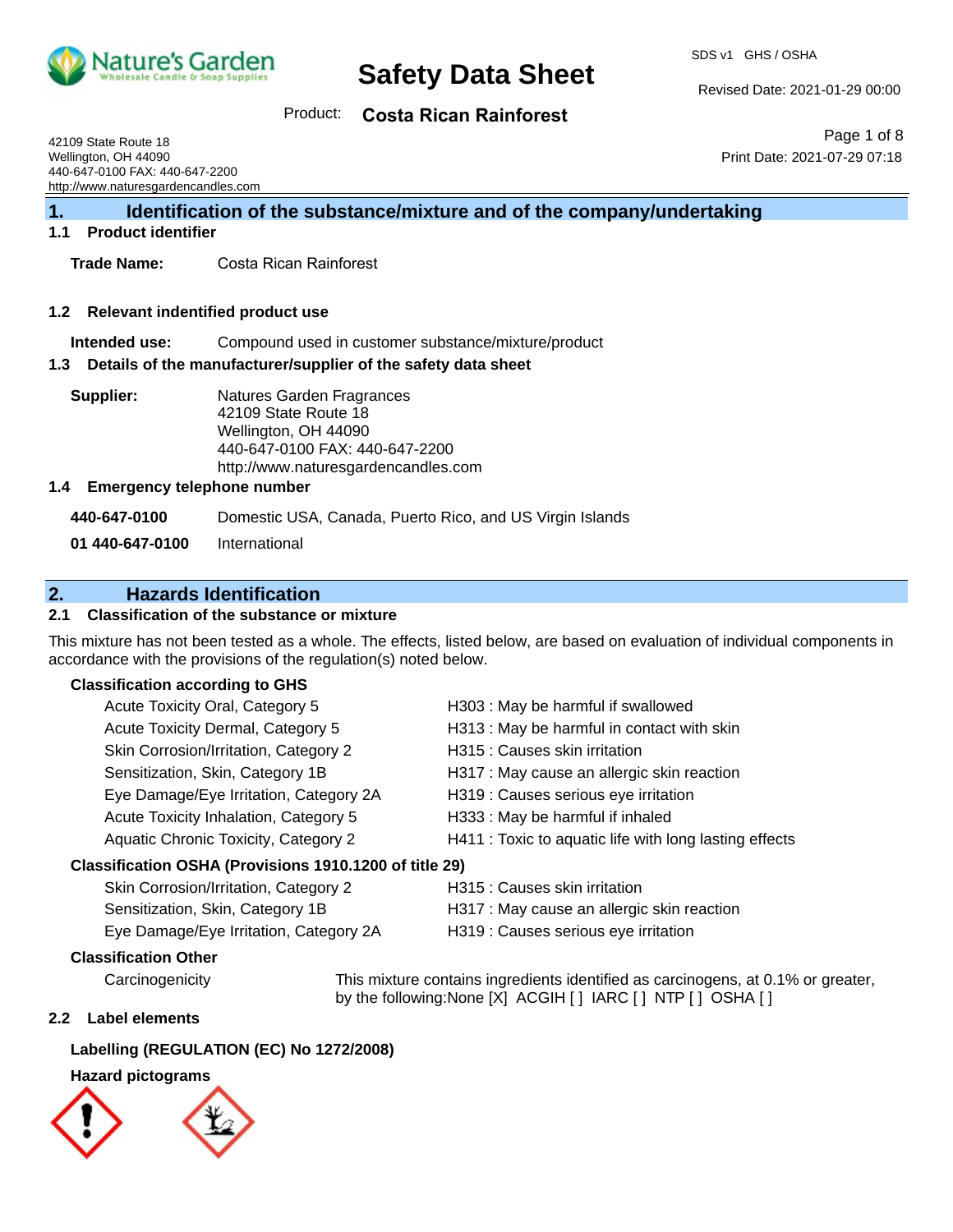

Revised Date: 2021-01-29 00:00

### Product: **Costa Rican Rainforest**

42109 State Route 18 Wellington, OH 44090 440-647-0100 FAX: 440-647-2200 http://www.naturesgardencandles.com

Page 2 of 8 Print Date: 2021-07-29 07:18

| <b>Hazard statments</b><br>H <sub>303</sub><br>May be harmful if swallowed<br>H313<br>May be harmful in contact with skin<br>Causes skin irritation<br>H <sub>315</sub><br>H317<br>May cause an allergic skin reaction<br>H319<br>Causes serious eye irritation<br>H333<br>May be harmful if inhaled<br>H411<br>Toxic to aquatic life with long lasting effects<br><b>Precautionary Statements</b><br><b>Prevention:</b><br>P <sub>264</sub><br>Wash hands thoroughly after handling<br>P <sub>272</sub><br>Contaminated work clothing should not be allowed out of the workplace<br>Avoid release to the environment<br>P <sub>273</sub><br><b>Response:</b><br>P302 + P352<br>IF ON SKIN: Wash with soap and water<br>$P304 + P312$<br>IF INHALED: Call a POISON CENTER or doctor/physician if you feel unwell<br>$P305 + P351 + P338$<br>IF IN EYES: Rinse cautiously with water for several minutes Remove contact lenses if<br>present and easy to do. continue rinsing<br>P312<br>Call a POISON CENTER or doctor/physician if you feel unwell<br>If skin irritation or a rash occurs: Get medical advice/attention<br>$P333 + P313$<br>$P337 + P313$<br>If eye irritation persists: Get medical advice/attention<br>P362<br>Take off contaminated clothing and wash before reuse<br>P363<br>Wash contaminated clothing before reuse<br><b>Collect Spillage</b><br>P391 | <b>Signal Word: Warning</b> |  |
|------------------------------------------------------------------------------------------------------------------------------------------------------------------------------------------------------------------------------------------------------------------------------------------------------------------------------------------------------------------------------------------------------------------------------------------------------------------------------------------------------------------------------------------------------------------------------------------------------------------------------------------------------------------------------------------------------------------------------------------------------------------------------------------------------------------------------------------------------------------------------------------------------------------------------------------------------------------------------------------------------------------------------------------------------------------------------------------------------------------------------------------------------------------------------------------------------------------------------------------------------------------------------------------------------------------------------------------------------------------------------|-----------------------------|--|
|                                                                                                                                                                                                                                                                                                                                                                                                                                                                                                                                                                                                                                                                                                                                                                                                                                                                                                                                                                                                                                                                                                                                                                                                                                                                                                                                                                              |                             |  |
|                                                                                                                                                                                                                                                                                                                                                                                                                                                                                                                                                                                                                                                                                                                                                                                                                                                                                                                                                                                                                                                                                                                                                                                                                                                                                                                                                                              |                             |  |
|                                                                                                                                                                                                                                                                                                                                                                                                                                                                                                                                                                                                                                                                                                                                                                                                                                                                                                                                                                                                                                                                                                                                                                                                                                                                                                                                                                              |                             |  |
|                                                                                                                                                                                                                                                                                                                                                                                                                                                                                                                                                                                                                                                                                                                                                                                                                                                                                                                                                                                                                                                                                                                                                                                                                                                                                                                                                                              |                             |  |
|                                                                                                                                                                                                                                                                                                                                                                                                                                                                                                                                                                                                                                                                                                                                                                                                                                                                                                                                                                                                                                                                                                                                                                                                                                                                                                                                                                              |                             |  |
|                                                                                                                                                                                                                                                                                                                                                                                                                                                                                                                                                                                                                                                                                                                                                                                                                                                                                                                                                                                                                                                                                                                                                                                                                                                                                                                                                                              |                             |  |
|                                                                                                                                                                                                                                                                                                                                                                                                                                                                                                                                                                                                                                                                                                                                                                                                                                                                                                                                                                                                                                                                                                                                                                                                                                                                                                                                                                              |                             |  |
|                                                                                                                                                                                                                                                                                                                                                                                                                                                                                                                                                                                                                                                                                                                                                                                                                                                                                                                                                                                                                                                                                                                                                                                                                                                                                                                                                                              |                             |  |
|                                                                                                                                                                                                                                                                                                                                                                                                                                                                                                                                                                                                                                                                                                                                                                                                                                                                                                                                                                                                                                                                                                                                                                                                                                                                                                                                                                              |                             |  |
|                                                                                                                                                                                                                                                                                                                                                                                                                                                                                                                                                                                                                                                                                                                                                                                                                                                                                                                                                                                                                                                                                                                                                                                                                                                                                                                                                                              |                             |  |
|                                                                                                                                                                                                                                                                                                                                                                                                                                                                                                                                                                                                                                                                                                                                                                                                                                                                                                                                                                                                                                                                                                                                                                                                                                                                                                                                                                              |                             |  |
|                                                                                                                                                                                                                                                                                                                                                                                                                                                                                                                                                                                                                                                                                                                                                                                                                                                                                                                                                                                                                                                                                                                                                                                                                                                                                                                                                                              |                             |  |
|                                                                                                                                                                                                                                                                                                                                                                                                                                                                                                                                                                                                                                                                                                                                                                                                                                                                                                                                                                                                                                                                                                                                                                                                                                                                                                                                                                              |                             |  |
|                                                                                                                                                                                                                                                                                                                                                                                                                                                                                                                                                                                                                                                                                                                                                                                                                                                                                                                                                                                                                                                                                                                                                                                                                                                                                                                                                                              |                             |  |
|                                                                                                                                                                                                                                                                                                                                                                                                                                                                                                                                                                                                                                                                                                                                                                                                                                                                                                                                                                                                                                                                                                                                                                                                                                                                                                                                                                              |                             |  |
|                                                                                                                                                                                                                                                                                                                                                                                                                                                                                                                                                                                                                                                                                                                                                                                                                                                                                                                                                                                                                                                                                                                                                                                                                                                                                                                                                                              |                             |  |
|                                                                                                                                                                                                                                                                                                                                                                                                                                                                                                                                                                                                                                                                                                                                                                                                                                                                                                                                                                                                                                                                                                                                                                                                                                                                                                                                                                              |                             |  |
|                                                                                                                                                                                                                                                                                                                                                                                                                                                                                                                                                                                                                                                                                                                                                                                                                                                                                                                                                                                                                                                                                                                                                                                                                                                                                                                                                                              |                             |  |
|                                                                                                                                                                                                                                                                                                                                                                                                                                                                                                                                                                                                                                                                                                                                                                                                                                                                                                                                                                                                                                                                                                                                                                                                                                                                                                                                                                              |                             |  |
|                                                                                                                                                                                                                                                                                                                                                                                                                                                                                                                                                                                                                                                                                                                                                                                                                                                                                                                                                                                                                                                                                                                                                                                                                                                                                                                                                                              |                             |  |
|                                                                                                                                                                                                                                                                                                                                                                                                                                                                                                                                                                                                                                                                                                                                                                                                                                                                                                                                                                                                                                                                                                                                                                                                                                                                                                                                                                              |                             |  |
|                                                                                                                                                                                                                                                                                                                                                                                                                                                                                                                                                                                                                                                                                                                                                                                                                                                                                                                                                                                                                                                                                                                                                                                                                                                                                                                                                                              |                             |  |
|                                                                                                                                                                                                                                                                                                                                                                                                                                                                                                                                                                                                                                                                                                                                                                                                                                                                                                                                                                                                                                                                                                                                                                                                                                                                                                                                                                              |                             |  |

### **2.3 Other Hazards**

### **no data available**

## **3. Composition/Information on Ingredients**

## **3.1 Mixtures**

This product is a complex mixture of ingredients, which contains among others the following substance(s), presenting a health or environmental hazard within the meaning of the UN Globally Harmonized System of Classification and Labeling of Chemicals (GHS):

| CAS#<br>Ingredient | EC#                    | Conc.<br>Range | <b>GHS Classification</b>    |
|--------------------|------------------------|----------------|------------------------------|
| 24851-98-7         | 246-495-9              | $10 - 20 %$    | H402                         |
|                    | Methyldihydrojasmonate |                |                              |
| $98 - 55 - 5$      | 202-680-6              | $10 - 20%$     | H227; H303; H315; H319; H401 |
| <b>Terpineol</b>   |                        |                |                              |
| $100 - 51 - 6$     | 202-859-9              | $10 - 20%$     | H302; H313; H319             |
| Benzyl Alcohol     |                        |                |                              |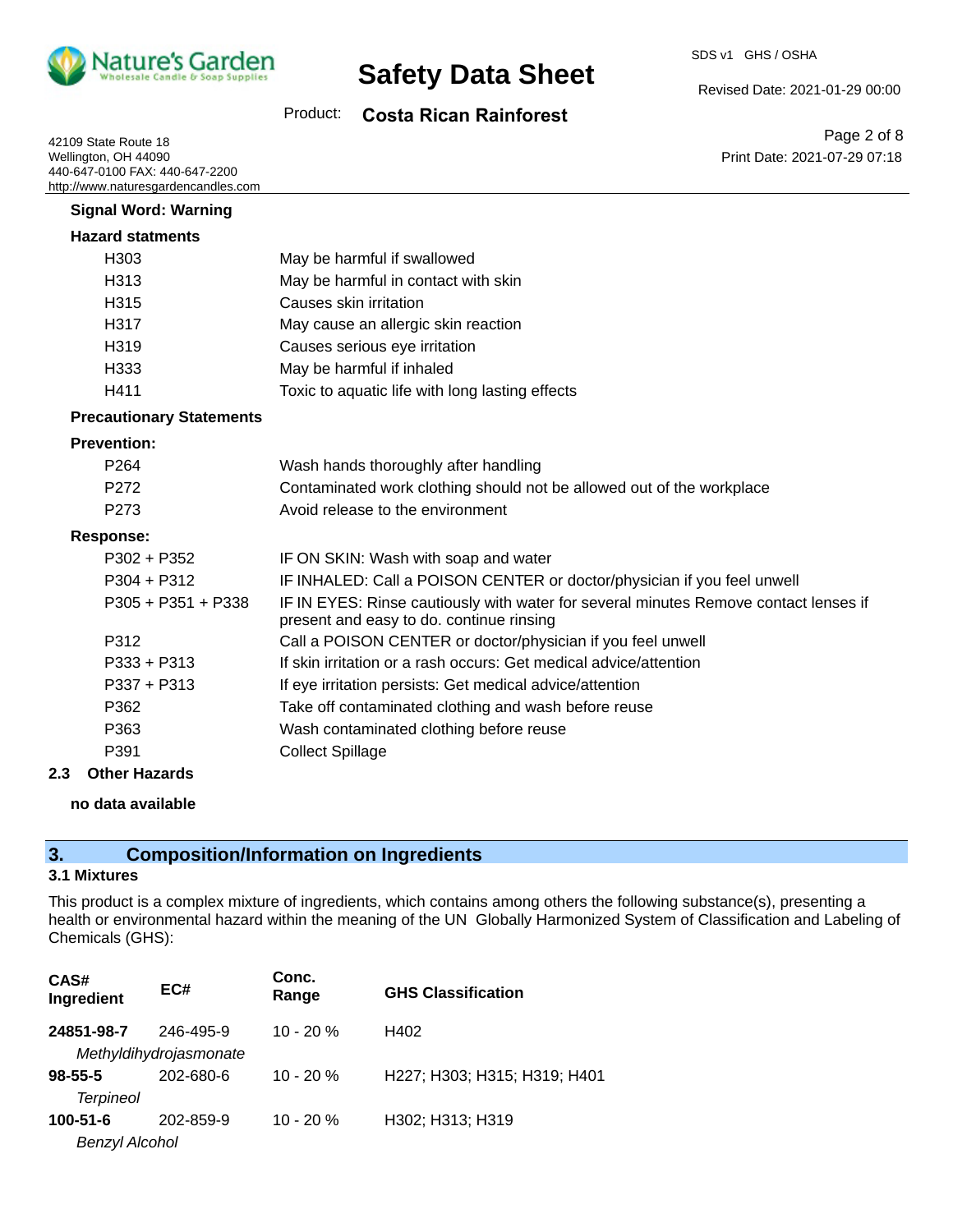

42109 State Route 18

# **Safety Data Sheet**

SDS v1 GHS / OSHA

Revised Date: 2021-01-29 00:00

## Product: **Costa Rican Rainforest**

Page 3 of 8 Print Date: 2021-07-29 07:18

| Wellington, OH 44090<br>440-647-0100 FAX: 440-647-2200<br>http://www.naturesgardencandles.com |                                 |                                                          |                                                                                     | Print Date: 2021-07-29 07:1 |
|-----------------------------------------------------------------------------------------------|---------------------------------|----------------------------------------------------------|-------------------------------------------------------------------------------------|-----------------------------|
| CAS#<br>Ingredient                                                                            | EC#                             | Conc.<br>Range                                           | <b>GHS Classification</b>                                                           |                             |
| $60 - 12 - 8$                                                                                 | 200-456-2                       | $5 - 10%$                                                | H302; H313; H316; H319                                                              |                             |
| phenethyl alcohol                                                                             |                                 |                                                          |                                                                                     |                             |
| 78-70-6                                                                                       | 201-134-4                       | $5 - 10%$                                                | H227; H303; H315; H317; H319; H402                                                  |                             |
| Linalool                                                                                      |                                 |                                                          |                                                                                     |                             |
| 2050-08-0                                                                                     | 218-080-2                       | $2 - 5%$                                                 | H302; H400; H410                                                                    |                             |
| Amyl salicylate                                                                               |                                 |                                                          |                                                                                     |                             |
| 32210-23-4                                                                                    | 250-954-9                       | $1 - 2%$                                                 | H303; H317; H401                                                                    |                             |
|                                                                                               | 4-tert-Butylcyclohexyl acetate  |                                                          |                                                                                     |                             |
| 1335-66-6                                                                                     | 215-638-7                       | $1 - 2%$                                                 | H227; H303; H317; H319; H401; H412                                                  |                             |
| <b>IsoCycloCitral</b>                                                                         |                                 |                                                          |                                                                                     |                             |
| 104-54-1                                                                                      | 203-212-3                       | $0.1 - 1.0 %$                                            | H302; H316; H317; H401                                                              |                             |
| Cinnamyl Alcohol                                                                              |                                 |                                                          |                                                                                     |                             |
| $97 - 53 - 0$                                                                                 | 202-589-1                       | $0.1 - 1.0 %$                                            | H303; H316; H317; H319; H401                                                        |                             |
| Eugenol                                                                                       |                                 |                                                          |                                                                                     |                             |
| 29461-13-0                                                                                    | 249-648-8                       | $0.1 - 1.0 %$                                            | H316; H317; H401; H411                                                              |                             |
|                                                                                               |                                 |                                                          | 2.a.,4a.a.,8.ß.)-Hexahydro-1,1,5,5-tetramethyl-2H-2,4a-methanonaphthalene-8(5H)-one |                             |
| 68737-61-1                                                                                    | 272-113-5                       | $0.1 - 1.0 \%$                                           | H227; H303; H313; H315; H317; H401;                                                 |                             |
|                                                                                               | Dimethyltetrahydro Benzaldehyde |                                                          | H411                                                                                |                             |
|                                                                                               |                                 | See Section 16 for full text of GHS classification codes |                                                                                     |                             |

See Section 16 for full text of GHS classification codes which where not shown in section 2

Total Hydrocarbon Content (%  $w/w$ ) = 0.12

### **4. First Aid Measures**

#### **4.1 Description of first aid measures**

| Inhalation:                                                                    | Remove from exposure site to fresh air and keep at rest.<br>Obtain medical advice.                            |  |
|--------------------------------------------------------------------------------|---------------------------------------------------------------------------------------------------------------|--|
| Eye Exposure:                                                                  | Flush immediately with water for at least 15 minutes.<br>Contact physician if symptoms persist.               |  |
| <b>Skin Exposure:</b>                                                          | Remove contaminated clothes. Wash thoroughly with water (and soap).<br>Contact physician if symptoms persist. |  |
| Ingestion:                                                                     | Rinse mouth with water and obtain medical advice.                                                             |  |
| 4.2 Most important symptoms and effects, both acute and delayed                |                                                                                                               |  |
| Symptoms:                                                                      | no data available                                                                                             |  |
| <b>Risks:</b>                                                                  | Refer to Section 2.2 "Hazard Statements"                                                                      |  |
| 4.3 Indication of any immediate medical attention and special treatment needed |                                                                                                               |  |
|                                                                                |                                                                                                               |  |

| Refer to Section 2.2 "Response" |  |
|---------------------------------|--|
|                                 |  |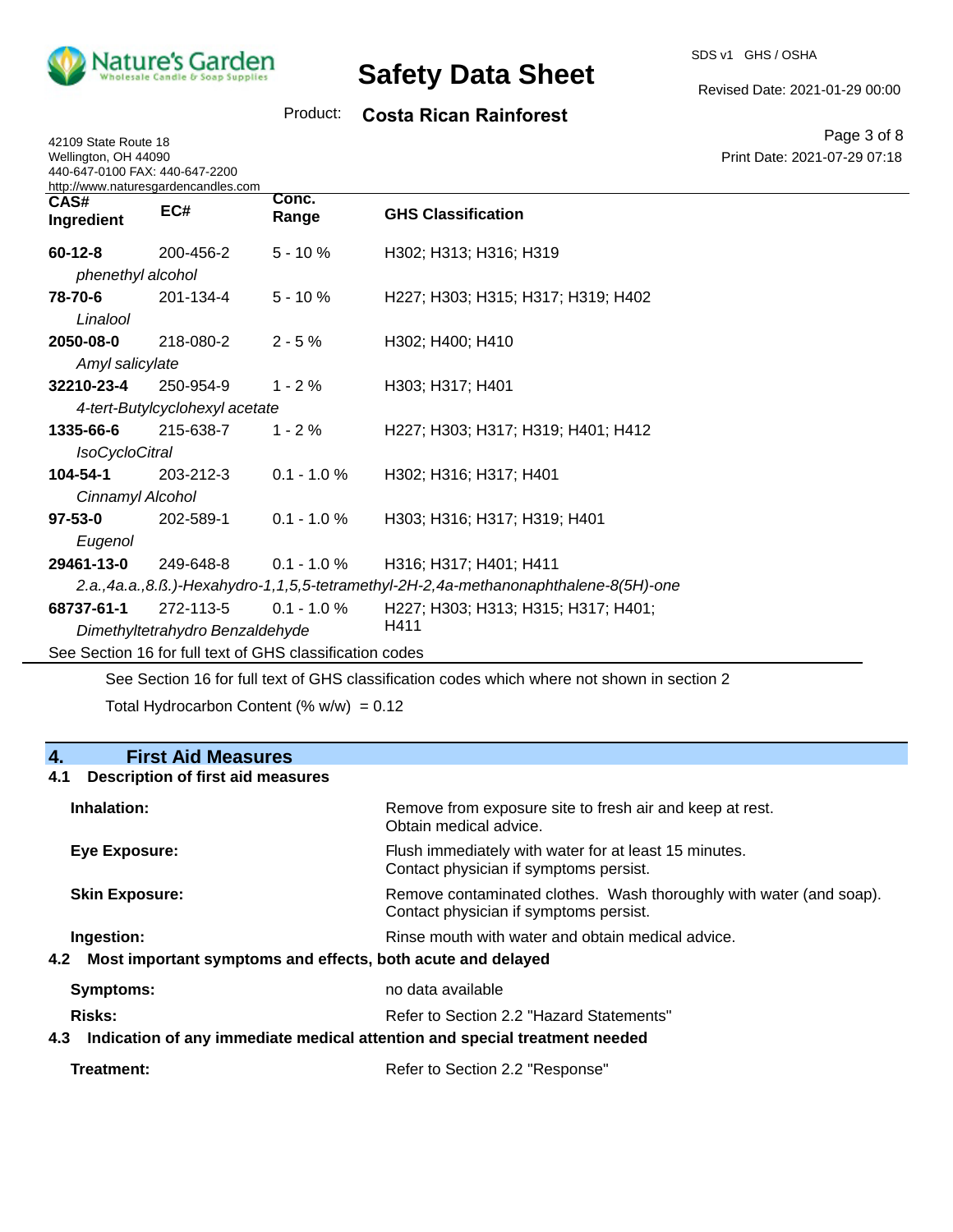

#### Revised Date: 2021-01-29 00:00

Print Date: 2021-07-29 07:18

Page 4 of 8

#### Product: **Costa Rican Rainforest**

42109 State Route 18 Wellington, OH 44090 440-647-0100 FAX: 440-647-2200 http://www.naturesgardencandles.com

| 5.<br><b>Fire-Fighting measures</b>                            |                                                   |  |
|----------------------------------------------------------------|---------------------------------------------------|--|
| <b>Extinguishing media</b><br>5.1                              |                                                   |  |
| Suitable:                                                      | Carbon dioxide (CO2), Dry chemical, Foam          |  |
| Unsuitable                                                     | Do not use a direct water jet on burning material |  |
| Special hazards arising from the substance or mixture<br>5.2   |                                                   |  |
| During fire fighting:<br><b>Advice for firefighters</b><br>5.3 | Water may be ineffective                          |  |
|                                                                |                                                   |  |
| <b>Further information:</b>                                    | Standard procedure for chemical fires             |  |

#### **6. Accidental Release Measures**

#### **6.1 Personal precautions, protective equipment and emergency procedures**

Avoid inhalation and contact with skin and eyes. A self-contained breathing apparatus is recommended in case of a major spill.

#### **6.2 Environmental precautions**

Keep away from drains, soil, and surface and groundwater.

#### **6.3 Methods and materials for containment and cleaning up**

Clean up spillage promptly. Remove ignition sources. Provide adequate ventilation. Avoid excessive inhalation of vapors. Gross spillages should be contained by use of sand or inert powder and disposed of according to the local regulations.

#### **6.4 Reference to other sections**

Not Applicable

## **7. Handling and Storage**

#### **7.1 Precautions for safe handling**

Apply according to good manufacturing and industrial hygiene practices with proper ventilation. Do not drink, eat or smoke while handling. Respect good personal hygiene.

#### **7.2 Conditions for safe storage, including any incompatibilities**

Store in a cool, dry and ventilated area away from heat sources and protected from light in tightly closed original container. Avoid uncoated metal container. Keep air contact to a minimum.

#### **7.3 Specific end uses**

No information available

#### **8. Exposure Controls/Personal Protection**

#### **8.1 Control parameters**

**Exposure Limits:** Contains no substances with occupational exposure limit values.

**Engineering Controls:** Use local exhaust as needed.

#### **8.2 Exposure controls - Personal protective equipment**

**Eye protection:** Tightly sealed goggles, face shield, or safety glasses with brow guards and side shields, etc. as may be appropriate for the exposure

**Respiratory protection:** Avoid excessive inhalation of concentrated vapors. Apply local ventilation where appropriate.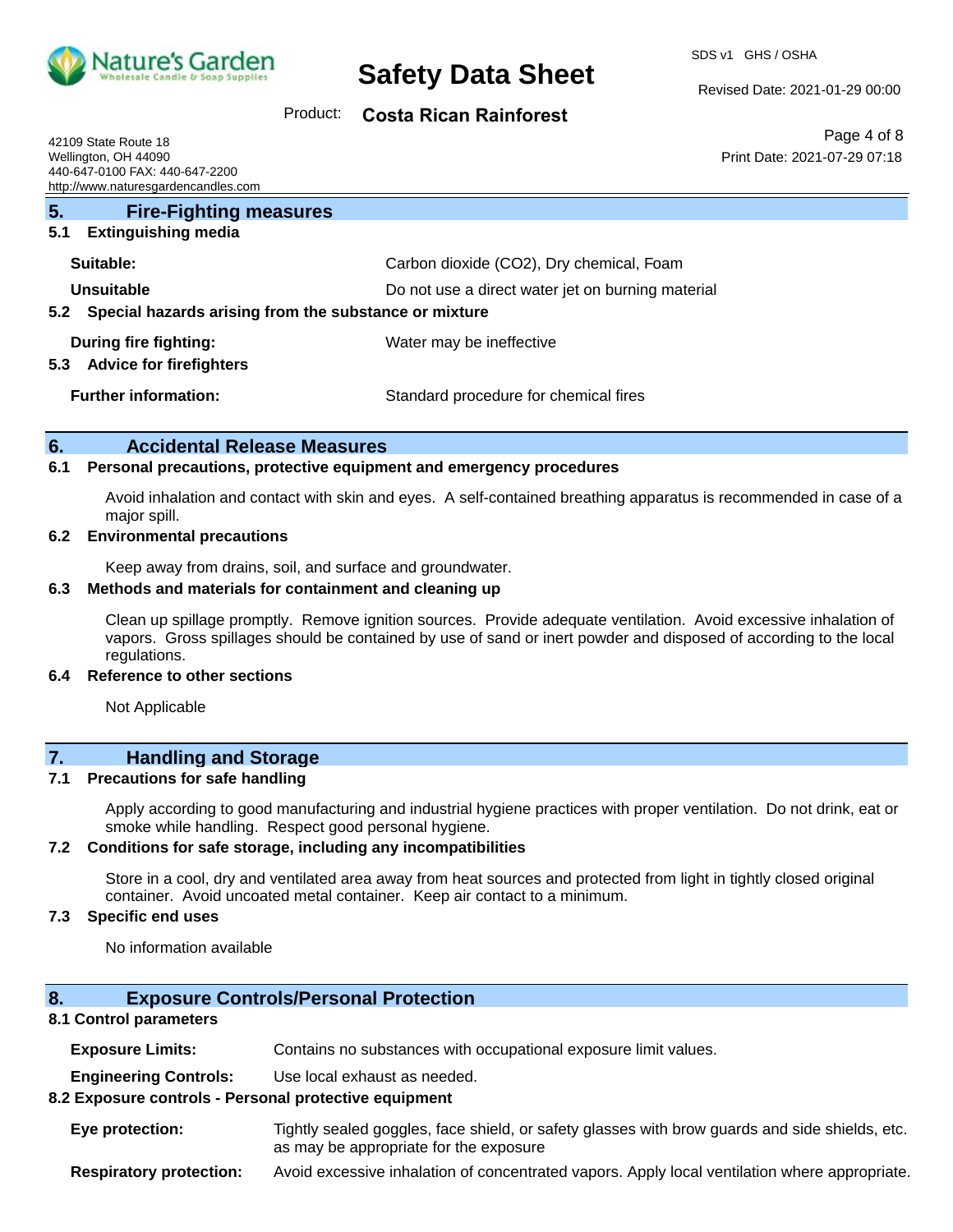

SDS v1 GHS / OSHA

## Product: **Costa Rican Rainforest**

42109 State Route 18 Wellington, OH 44090 440-647-0100 FAX: 440-647-2200 http://www.naturesgardencandles.com

Page 5 of 8 Print Date: 2021-07-29 07:18

Revised Date: 2021-01-29 00:00

**Skin protection:** Avoid Skin contact. Use chemically resistant gloves as needed.

## **9. Physical and Chemical Properties**

#### **9.1 Information on basic physical and chemical properties**

| Appearance:                  | Liquid               |
|------------------------------|----------------------|
| Odor:                        | Conforms to Standard |
| Color:                       | Conforms to Standard |
| <b>Viscosity:</b>            | Liquid               |
| <b>Freezing Point:</b>       | Not determined       |
| <b>Boiling Point:</b>        | Not determined       |
| <b>Melting Point:</b>        | Not determined       |
| <b>Flashpoint (CCCFP):</b>   | >200 F (93.33 C)     |
| <b>Auto flammability:</b>    | Not determined       |
| <b>Explosive Properties:</b> | None Expected        |
| <b>Oxidizing properties:</b> | None Expected        |
| Vapor Pressure (mmHg@20 C):  | 0.0162               |
| %VOC:                        | 1.68                 |
| Specific Gravity @ 25 C:     | Not determined       |
| Density @ 25 C:              | Not determined       |
| Refractive Index @ 20 C:     | Not determined       |
| Soluble in:                  | Oil                  |

### **10. Stability and Reactivity**

| 10.1 Reactivity                         | None                                               |
|-----------------------------------------|----------------------------------------------------|
| <b>10.2 Chemical stability</b>          | Stable                                             |
| 10.3 Possibility of hazardous reactions | None known                                         |
| 10.4 Conditions to avoid                | None known                                         |
| 10.5 Incompatible materials             | Strong oxidizing agents, strong acids, and alkalis |
| 10.6 Hazardous decomposition products   | None known                                         |

### **11. Toxicological Information**

#### **11.1 Toxicological Effects**

Acute Toxicity Estimates (ATEs) based on the individual Ingredient Toxicity Data utilizing the "Additivity Formula"

**Acute toxicity - Inhalation - (Rat) mg/L/4hr** (LD50: 37.3966) May be harmful if inhaled **Skin corrosion / irritation Causes skin irritation** 

**Acute toxicity - Oral - (Rat) mg/kg** (LD50: 3441.4137) May be harmful if swallowed Acute toxicity - Dermal - (Rabbit) mg/kg <br>
(LD50: 3382.9728) May be harmful in contact with skin

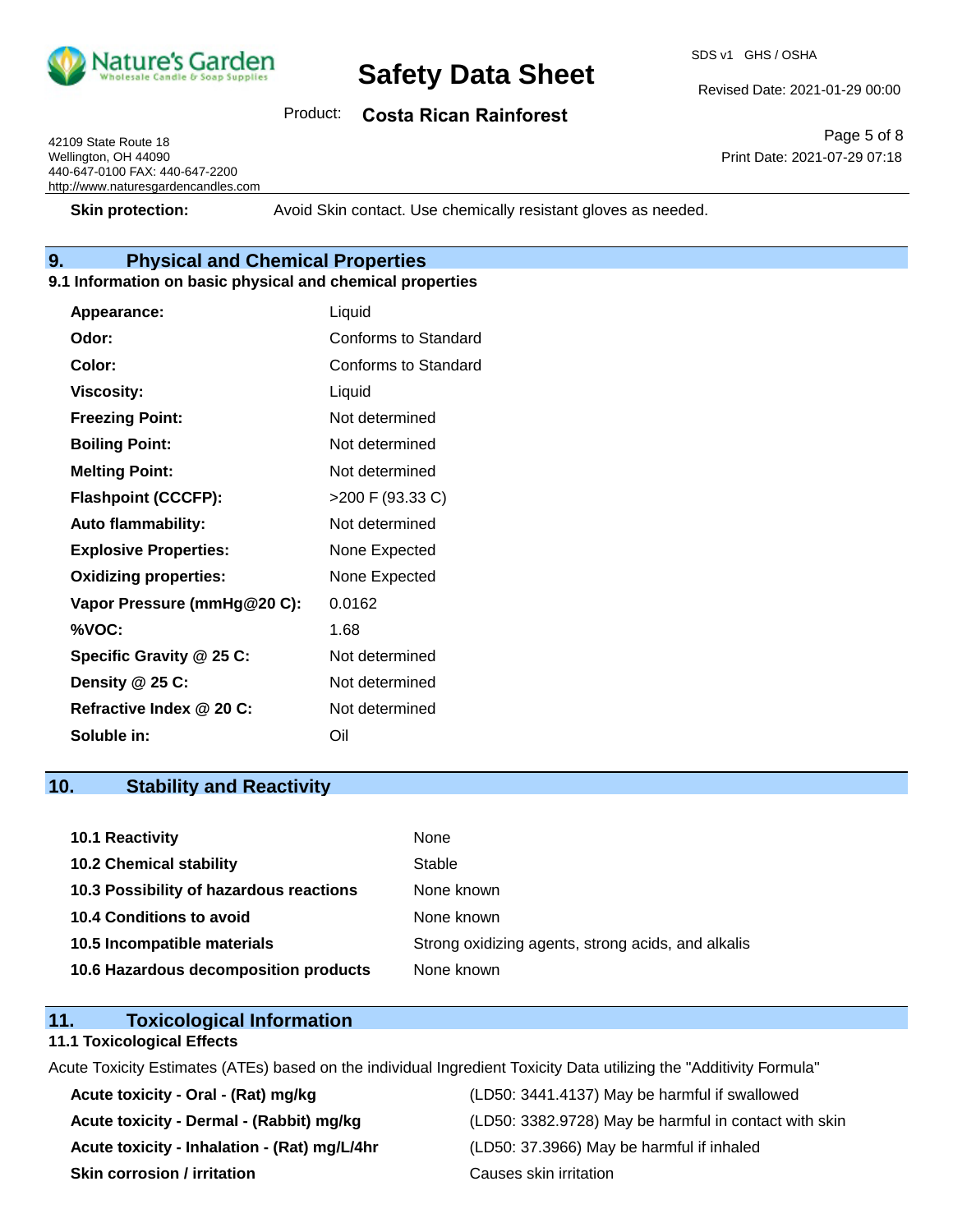

SDS v1 GHS / OSHA

Revised Date: 2021-01-29 00:00

## Product: **Costa Rican Rainforest**

42109 State Route 18 Wellington, OH 44090 440-647-0100 FAX: 440-647-2200 http://www.naturesoarder.<br>http://www.naturesoarder

Page 6 of 8 Print Date: 2021-07-29 07:18

| <u>p.//www.liatulesyaluelicaliules.com</u>         |                                                          |
|----------------------------------------------------|----------------------------------------------------------|
| Serious eye damage / irritation                    | Causes serious eye irritation                            |
| <b>Respiratory sensitization</b>                   | Not classified - the classification criteria are not met |
| <b>Skin sensitization</b>                          | May cause an allergic skin reaction                      |
| <b>Germ cell mutagenicity</b>                      | Not classified - the classification criteria are not met |
| Carcinogenicity                                    | Not classified - the classification criteria are not met |
| <b>Reproductive toxicity</b>                       | Not classified - the classification criteria are not met |
| Specific target organ toxicity - single exposure   | Not classified - the classification criteria are not met |
| Specific target organ toxicity - repeated exposure | Not classified - the classification criteria are not met |
| <b>Aspiration hazard</b>                           | Not classified - the classification criteria are not met |

## **12. Ecological Information**

| 1Z.<br>Ecological information      |                                                          |
|------------------------------------|----------------------------------------------------------|
| <b>12.1 Toxicity</b>               |                                                          |
| <b>Acute acquatic toxicity</b>     | Not classified - the classification criteria are not met |
| <b>Chronic acquatic toxicity</b>   | Toxic to aquatic life with long lasting effects          |
| <b>Toxicity Data on soil</b>       | no data available                                        |
| <b>Toxicity on other organisms</b> | no data available                                        |
| 12.2 Persistence and degradability | no data available                                        |
| 12.3 Bioaccumulative potential     | no data available                                        |
| 12.4 Mobility in soil              | no data available                                        |
| 12.5 Other adverse effects         | no data available                                        |

## **13. Disposal Conditions**

#### **13.1 Waste treatment methods**

Do not allow product to reach sewage systems. Dispose of in accordance with all local and national regulations. Send to a licensed waste management company.The product should not be allowed to enter drains, water courses or the soil. Do not contaminate ponds, waterways or ditches with chemical or used container.

## **14. Transport Information**

| <b>Marine Pollutant</b>                                                                  | Yes. Ingredient of greatest environmental impact:<br>2050-08-0 : (2 - 5 %) : Amyl salicylate |              |                                     |                 |        |
|------------------------------------------------------------------------------------------|----------------------------------------------------------------------------------------------|--------------|-------------------------------------|-----------------|--------|
| Regulator                                                                                |                                                                                              | <b>Class</b> | <b>Pack Group</b>                   | <b>Sub Risk</b> | UN-nr. |
| U.S. DOT (Non-Bulk)<br><b>Chemicals NOI</b><br><b>ADR/RID (International Road/Rail)</b>  |                                                                                              |              | Not Regulated - Not Dangerous Goods |                 |        |
| <b>Environmentally Hazardous</b><br>Substance, Liquid, n.o.s.<br><b>IATA (Air Cargo)</b> |                                                                                              | 9            | Ш                                   |                 | UN3082 |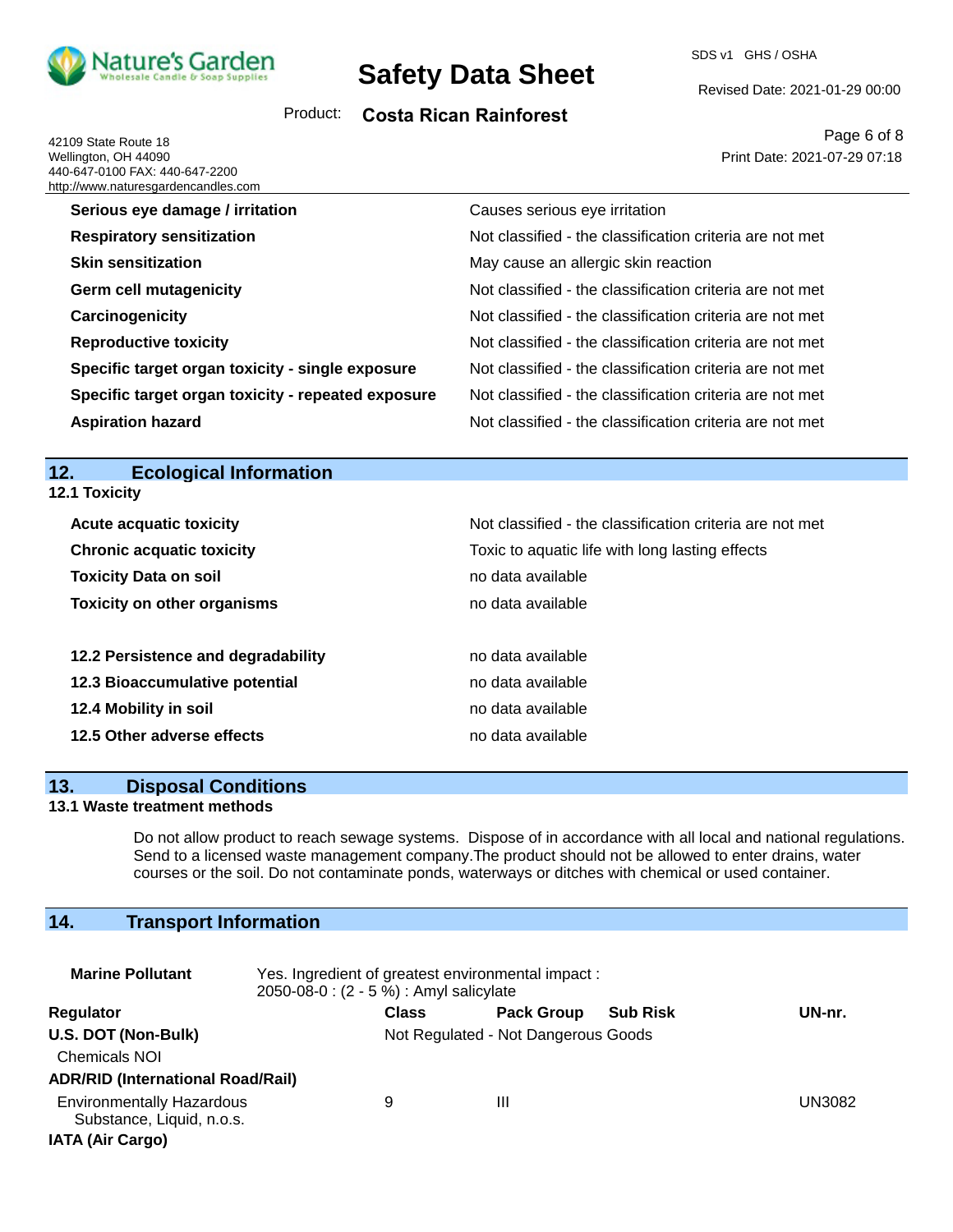

SDS v1 GHS / OSHA

Revised Date: 2021-01-29 00:00

## Product: **Costa Rican Rainforest**

| Page 7 of 8<br>42109 State Route 18<br>Print Date: 2021-07-29 07:18<br>Wellington, OH 44090<br>440-647-0100 FAX: 440-647-2200<br>http://www.naturesgardencandles.com<br>9<br>III<br><b>UN3082</b><br><b>Environmentally Hazardous</b><br>Substance, Liquid, n.o.s.<br><b>IMDG (Sea)</b><br><b>Environmentally Hazardous</b><br>Ш<br>9<br><b>UN3082</b><br>Substance, Liquid, n.o.s.<br>15.<br><b>Regulatory Information</b><br><b>U.S. Federal Regulations</b><br><b>TSCA (Toxic Substance Control Act)</b><br>All components of the substance/mixture are listed or exempt<br>40 CFR(EPCRA, SARA, CERCLA and CAA)<br>This product contains NO components of concern.<br><b>California Proposition 65 Warning</b><br>This product contains the following components:<br>94-59-7<br>$202-345-4$ <= 12 ppm<br>Safrole (Natural Source)<br>$93 - 15 - 2$<br>$202 - 223 - 0 \le 5$ ppm<br>Methyl Eugenol (Natural Source)<br><b>Canadian Regulations</b><br><b>DSL</b><br>100.00% of the components are listed or exempt.<br><b>Other Information</b><br>GHS H-Statements referred to under section 3 and not listed in section 2<br>H227 : Combustible liquid<br>H302: Harmful if swallowed<br>H316 : Causes mild skin irritation<br>H317 : May cause an allergic skin reaction<br>H400 : Very Toxic to aquatic life<br>H319 : Causes serious eye irritation<br>H402 : Harmful to aquatic life<br>H401 : Toxic to aquatic life<br>H410 : Very toxic to aquatic life with long lasting effects<br>H412 : Harmful to aquatic life with long lasting effects<br><b>Total Fractional Values</b><br>(TFV) Risk<br>(TFV) Risk<br>(20.31) Aquatic Chronic Toxicity, Category 3<br>(133.70) Acute Toxicity Inhalation, Category 5<br>(6.60) Sensitization, Skin, Category 1B<br>(4.02) Eye Damage/Eye Irritation, Category 2<br>(4.01) Eye Damage/Eye Irritation, Category 2A<br>(2.90) Skin Corrosion/Irritation, Category 3<br>(2.03) Aquatic Chronic Toxicity, Category 2<br>(1.81) Skin Corrosion/Irritation, Category 2 |                                          |  |                                        |  |  |
|-------------------------------------------------------------------------------------------------------------------------------------------------------------------------------------------------------------------------------------------------------------------------------------------------------------------------------------------------------------------------------------------------------------------------------------------------------------------------------------------------------------------------------------------------------------------------------------------------------------------------------------------------------------------------------------------------------------------------------------------------------------------------------------------------------------------------------------------------------------------------------------------------------------------------------------------------------------------------------------------------------------------------------------------------------------------------------------------------------------------------------------------------------------------------------------------------------------------------------------------------------------------------------------------------------------------------------------------------------------------------------------------------------------------------------------------------------------------------------------------------------------------------------------------------------------------------------------------------------------------------------------------------------------------------------------------------------------------------------------------------------------------------------------------------------------------------------------------------------------------------------------------------------------------------------------------------------------------------------------------------------------------|------------------------------------------|--|----------------------------------------|--|--|
|                                                                                                                                                                                                                                                                                                                                                                                                                                                                                                                                                                                                                                                                                                                                                                                                                                                                                                                                                                                                                                                                                                                                                                                                                                                                                                                                                                                                                                                                                                                                                                                                                                                                                                                                                                                                                                                                                                                                                                                                                   |                                          |  |                                        |  |  |
|                                                                                                                                                                                                                                                                                                                                                                                                                                                                                                                                                                                                                                                                                                                                                                                                                                                                                                                                                                                                                                                                                                                                                                                                                                                                                                                                                                                                                                                                                                                                                                                                                                                                                                                                                                                                                                                                                                                                                                                                                   |                                          |  |                                        |  |  |
|                                                                                                                                                                                                                                                                                                                                                                                                                                                                                                                                                                                                                                                                                                                                                                                                                                                                                                                                                                                                                                                                                                                                                                                                                                                                                                                                                                                                                                                                                                                                                                                                                                                                                                                                                                                                                                                                                                                                                                                                                   |                                          |  |                                        |  |  |
|                                                                                                                                                                                                                                                                                                                                                                                                                                                                                                                                                                                                                                                                                                                                                                                                                                                                                                                                                                                                                                                                                                                                                                                                                                                                                                                                                                                                                                                                                                                                                                                                                                                                                                                                                                                                                                                                                                                                                                                                                   |                                          |  |                                        |  |  |
|                                                                                                                                                                                                                                                                                                                                                                                                                                                                                                                                                                                                                                                                                                                                                                                                                                                                                                                                                                                                                                                                                                                                                                                                                                                                                                                                                                                                                                                                                                                                                                                                                                                                                                                                                                                                                                                                                                                                                                                                                   |                                          |  |                                        |  |  |
|                                                                                                                                                                                                                                                                                                                                                                                                                                                                                                                                                                                                                                                                                                                                                                                                                                                                                                                                                                                                                                                                                                                                                                                                                                                                                                                                                                                                                                                                                                                                                                                                                                                                                                                                                                                                                                                                                                                                                                                                                   |                                          |  |                                        |  |  |
|                                                                                                                                                                                                                                                                                                                                                                                                                                                                                                                                                                                                                                                                                                                                                                                                                                                                                                                                                                                                                                                                                                                                                                                                                                                                                                                                                                                                                                                                                                                                                                                                                                                                                                                                                                                                                                                                                                                                                                                                                   |                                          |  |                                        |  |  |
|                                                                                                                                                                                                                                                                                                                                                                                                                                                                                                                                                                                                                                                                                                                                                                                                                                                                                                                                                                                                                                                                                                                                                                                                                                                                                                                                                                                                                                                                                                                                                                                                                                                                                                                                                                                                                                                                                                                                                                                                                   |                                          |  |                                        |  |  |
|                                                                                                                                                                                                                                                                                                                                                                                                                                                                                                                                                                                                                                                                                                                                                                                                                                                                                                                                                                                                                                                                                                                                                                                                                                                                                                                                                                                                                                                                                                                                                                                                                                                                                                                                                                                                                                                                                                                                                                                                                   |                                          |  |                                        |  |  |
|                                                                                                                                                                                                                                                                                                                                                                                                                                                                                                                                                                                                                                                                                                                                                                                                                                                                                                                                                                                                                                                                                                                                                                                                                                                                                                                                                                                                                                                                                                                                                                                                                                                                                                                                                                                                                                                                                                                                                                                                                   |                                          |  |                                        |  |  |
|                                                                                                                                                                                                                                                                                                                                                                                                                                                                                                                                                                                                                                                                                                                                                                                                                                                                                                                                                                                                                                                                                                                                                                                                                                                                                                                                                                                                                                                                                                                                                                                                                                                                                                                                                                                                                                                                                                                                                                                                                   |                                          |  |                                        |  |  |
|                                                                                                                                                                                                                                                                                                                                                                                                                                                                                                                                                                                                                                                                                                                                                                                                                                                                                                                                                                                                                                                                                                                                                                                                                                                                                                                                                                                                                                                                                                                                                                                                                                                                                                                                                                                                                                                                                                                                                                                                                   |                                          |  |                                        |  |  |
|                                                                                                                                                                                                                                                                                                                                                                                                                                                                                                                                                                                                                                                                                                                                                                                                                                                                                                                                                                                                                                                                                                                                                                                                                                                                                                                                                                                                                                                                                                                                                                                                                                                                                                                                                                                                                                                                                                                                                                                                                   |                                          |  |                                        |  |  |
|                                                                                                                                                                                                                                                                                                                                                                                                                                                                                                                                                                                                                                                                                                                                                                                                                                                                                                                                                                                                                                                                                                                                                                                                                                                                                                                                                                                                                                                                                                                                                                                                                                                                                                                                                                                                                                                                                                                                                                                                                   | <b>U.S. State Regulations</b>            |  |                                        |  |  |
|                                                                                                                                                                                                                                                                                                                                                                                                                                                                                                                                                                                                                                                                                                                                                                                                                                                                                                                                                                                                                                                                                                                                                                                                                                                                                                                                                                                                                                                                                                                                                                                                                                                                                                                                                                                                                                                                                                                                                                                                                   |                                          |  |                                        |  |  |
|                                                                                                                                                                                                                                                                                                                                                                                                                                                                                                                                                                                                                                                                                                                                                                                                                                                                                                                                                                                                                                                                                                                                                                                                                                                                                                                                                                                                                                                                                                                                                                                                                                                                                                                                                                                                                                                                                                                                                                                                                   |                                          |  |                                        |  |  |
|                                                                                                                                                                                                                                                                                                                                                                                                                                                                                                                                                                                                                                                                                                                                                                                                                                                                                                                                                                                                                                                                                                                                                                                                                                                                                                                                                                                                                                                                                                                                                                                                                                                                                                                                                                                                                                                                                                                                                                                                                   |                                          |  |                                        |  |  |
|                                                                                                                                                                                                                                                                                                                                                                                                                                                                                                                                                                                                                                                                                                                                                                                                                                                                                                                                                                                                                                                                                                                                                                                                                                                                                                                                                                                                                                                                                                                                                                                                                                                                                                                                                                                                                                                                                                                                                                                                                   |                                          |  |                                        |  |  |
|                                                                                                                                                                                                                                                                                                                                                                                                                                                                                                                                                                                                                                                                                                                                                                                                                                                                                                                                                                                                                                                                                                                                                                                                                                                                                                                                                                                                                                                                                                                                                                                                                                                                                                                                                                                                                                                                                                                                                                                                                   |                                          |  |                                        |  |  |
|                                                                                                                                                                                                                                                                                                                                                                                                                                                                                                                                                                                                                                                                                                                                                                                                                                                                                                                                                                                                                                                                                                                                                                                                                                                                                                                                                                                                                                                                                                                                                                                                                                                                                                                                                                                                                                                                                                                                                                                                                   |                                          |  |                                        |  |  |
|                                                                                                                                                                                                                                                                                                                                                                                                                                                                                                                                                                                                                                                                                                                                                                                                                                                                                                                                                                                                                                                                                                                                                                                                                                                                                                                                                                                                                                                                                                                                                                                                                                                                                                                                                                                                                                                                                                                                                                                                                   |                                          |  |                                        |  |  |
|                                                                                                                                                                                                                                                                                                                                                                                                                                                                                                                                                                                                                                                                                                                                                                                                                                                                                                                                                                                                                                                                                                                                                                                                                                                                                                                                                                                                                                                                                                                                                                                                                                                                                                                                                                                                                                                                                                                                                                                                                   | 16.                                      |  |                                        |  |  |
|                                                                                                                                                                                                                                                                                                                                                                                                                                                                                                                                                                                                                                                                                                                                                                                                                                                                                                                                                                                                                                                                                                                                                                                                                                                                                                                                                                                                                                                                                                                                                                                                                                                                                                                                                                                                                                                                                                                                                                                                                   |                                          |  |                                        |  |  |
|                                                                                                                                                                                                                                                                                                                                                                                                                                                                                                                                                                                                                                                                                                                                                                                                                                                                                                                                                                                                                                                                                                                                                                                                                                                                                                                                                                                                                                                                                                                                                                                                                                                                                                                                                                                                                                                                                                                                                                                                                   |                                          |  |                                        |  |  |
|                                                                                                                                                                                                                                                                                                                                                                                                                                                                                                                                                                                                                                                                                                                                                                                                                                                                                                                                                                                                                                                                                                                                                                                                                                                                                                                                                                                                                                                                                                                                                                                                                                                                                                                                                                                                                                                                                                                                                                                                                   |                                          |  |                                        |  |  |
|                                                                                                                                                                                                                                                                                                                                                                                                                                                                                                                                                                                                                                                                                                                                                                                                                                                                                                                                                                                                                                                                                                                                                                                                                                                                                                                                                                                                                                                                                                                                                                                                                                                                                                                                                                                                                                                                                                                                                                                                                   |                                          |  |                                        |  |  |
|                                                                                                                                                                                                                                                                                                                                                                                                                                                                                                                                                                                                                                                                                                                                                                                                                                                                                                                                                                                                                                                                                                                                                                                                                                                                                                                                                                                                                                                                                                                                                                                                                                                                                                                                                                                                                                                                                                                                                                                                                   |                                          |  |                                        |  |  |
|                                                                                                                                                                                                                                                                                                                                                                                                                                                                                                                                                                                                                                                                                                                                                                                                                                                                                                                                                                                                                                                                                                                                                                                                                                                                                                                                                                                                                                                                                                                                                                                                                                                                                                                                                                                                                                                                                                                                                                                                                   |                                          |  |                                        |  |  |
|                                                                                                                                                                                                                                                                                                                                                                                                                                                                                                                                                                                                                                                                                                                                                                                                                                                                                                                                                                                                                                                                                                                                                                                                                                                                                                                                                                                                                                                                                                                                                                                                                                                                                                                                                                                                                                                                                                                                                                                                                   |                                          |  |                                        |  |  |
|                                                                                                                                                                                                                                                                                                                                                                                                                                                                                                                                                                                                                                                                                                                                                                                                                                                                                                                                                                                                                                                                                                                                                                                                                                                                                                                                                                                                                                                                                                                                                                                                                                                                                                                                                                                                                                                                                                                                                                                                                   |                                          |  |                                        |  |  |
|                                                                                                                                                                                                                                                                                                                                                                                                                                                                                                                                                                                                                                                                                                                                                                                                                                                                                                                                                                                                                                                                                                                                                                                                                                                                                                                                                                                                                                                                                                                                                                                                                                                                                                                                                                                                                                                                                                                                                                                                                   |                                          |  |                                        |  |  |
|                                                                                                                                                                                                                                                                                                                                                                                                                                                                                                                                                                                                                                                                                                                                                                                                                                                                                                                                                                                                                                                                                                                                                                                                                                                                                                                                                                                                                                                                                                                                                                                                                                                                                                                                                                                                                                                                                                                                                                                                                   |                                          |  |                                        |  |  |
|                                                                                                                                                                                                                                                                                                                                                                                                                                                                                                                                                                                                                                                                                                                                                                                                                                                                                                                                                                                                                                                                                                                                                                                                                                                                                                                                                                                                                                                                                                                                                                                                                                                                                                                                                                                                                                                                                                                                                                                                                   |                                          |  |                                        |  |  |
|                                                                                                                                                                                                                                                                                                                                                                                                                                                                                                                                                                                                                                                                                                                                                                                                                                                                                                                                                                                                                                                                                                                                                                                                                                                                                                                                                                                                                                                                                                                                                                                                                                                                                                                                                                                                                                                                                                                                                                                                                   |                                          |  |                                        |  |  |
|                                                                                                                                                                                                                                                                                                                                                                                                                                                                                                                                                                                                                                                                                                                                                                                                                                                                                                                                                                                                                                                                                                                                                                                                                                                                                                                                                                                                                                                                                                                                                                                                                                                                                                                                                                                                                                                                                                                                                                                                                   |                                          |  |                                        |  |  |
|                                                                                                                                                                                                                                                                                                                                                                                                                                                                                                                                                                                                                                                                                                                                                                                                                                                                                                                                                                                                                                                                                                                                                                                                                                                                                                                                                                                                                                                                                                                                                                                                                                                                                                                                                                                                                                                                                                                                                                                                                   | (1.48) Acute Toxicity Dermal, Category 5 |  | (1.45) Acute Toxicity Oral, Category 5 |  |  |

#### **Department issuing data sheet:**

**Department E-mail address:** info@naturesgardencandles.com

#### Remarks

This safety data sheet is based on the properties of the material known to Natures Garden Fragrances™ at the time the data sheet was issued. The safety data sheet is intended to provide information for a health and safety assessment of the material and the circumstances, under which it is packaged, stored or applied in the workplace. For such a safety assessment Natures Garden Fragrances™ holds no responsibility. This document is not intended for quality assurance purposes.